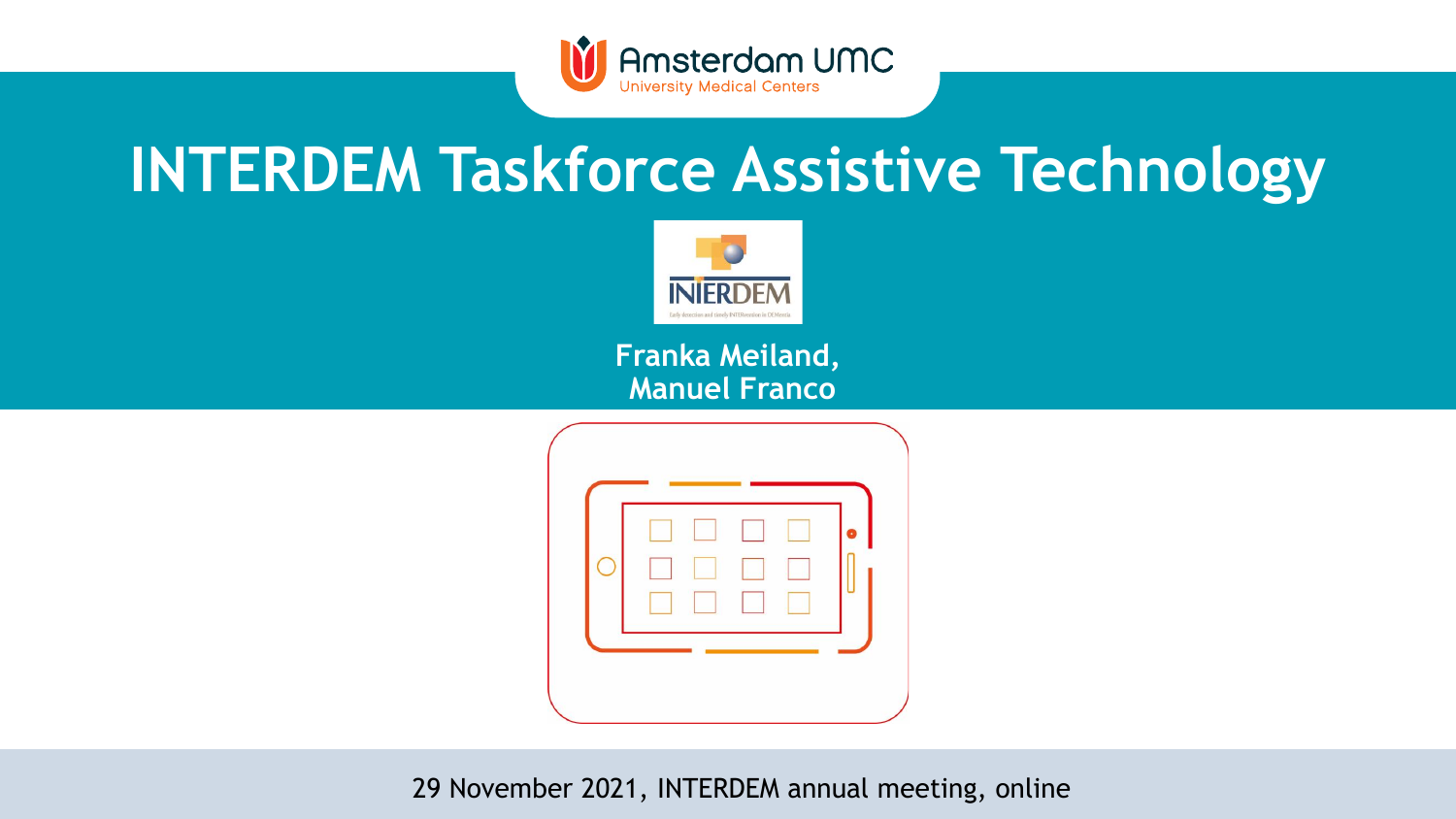

## **Activities taskforce last year**

- Meetings (6 nov 9 dec 4 May 25 Aug)
- Paper on implementation
- Subgroup activities
	- Group Kyle
	- Group Laila
- Support JAIN activities
- Information new calls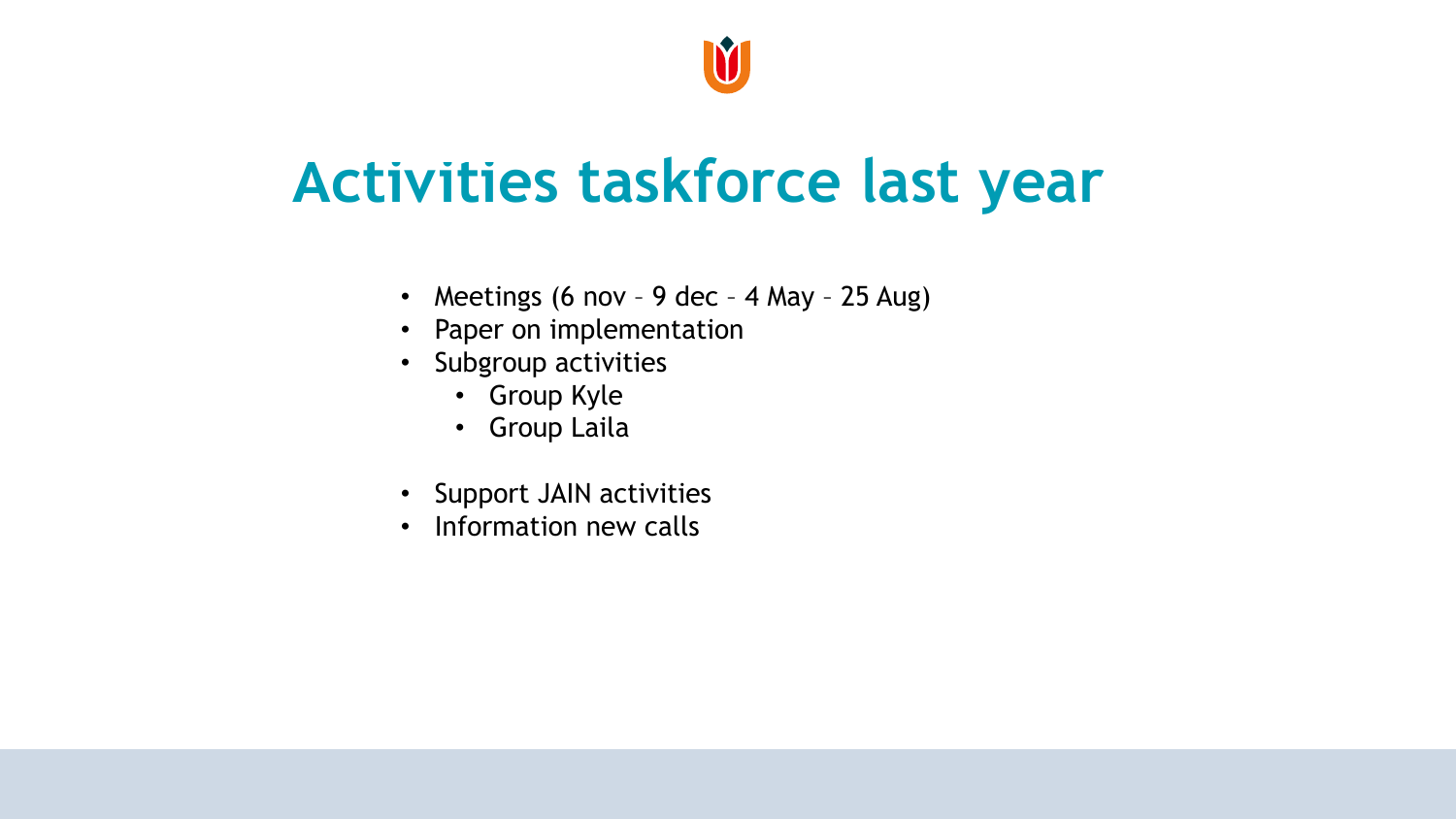

#### **SPECIAL INTEREST GROUP: ASSISTIVE TECHNOLOGY DURING THE COVID 19 PANDEMIC**

#### **PROJECT: UPTAKE OF TECHNOLOGY AMONG PEOPLE WITH DEMENTIA DURING THE COVID-19 PANDEMIC**

#### **AIMS:**

- 1. To investigate how the Covid-19 pandemic impacts the uptake and use of technologies among people with dementia.
- 2. To propose recommendations for sustainable uptake of technology among people with dementia during the pandemic and endemic of Covid19.

**FUNDING:** Unfunded work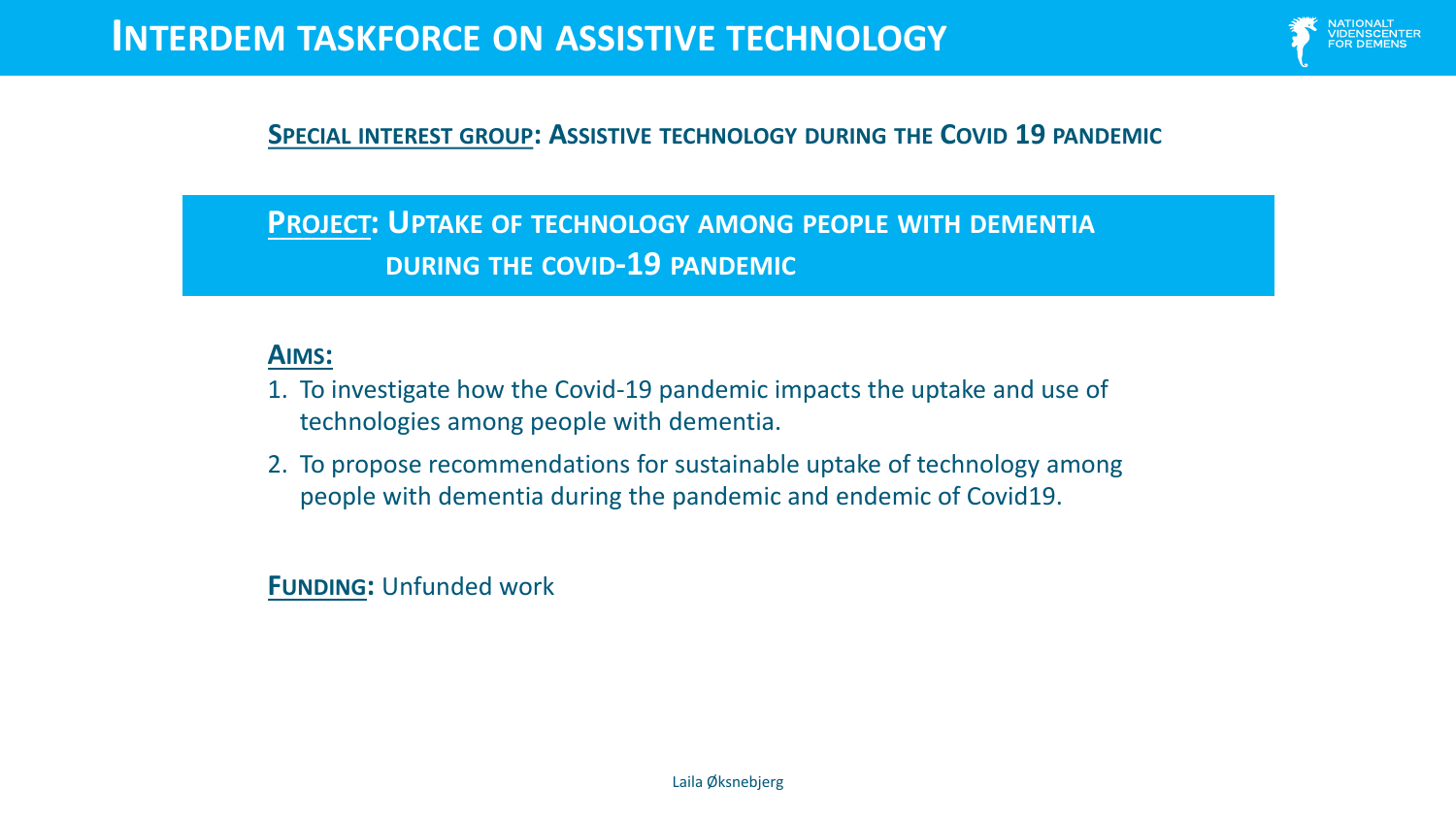

#### **STRUCTURE:** 4 WPs

- **WP1: Public involvement** of people with dementia in planning and conducting the project. Lead: Dianne Gove, Ana Diaz and Anthea Innes. Others involved: Mike Craven.
- **WP2: Rapid review** of current research evidence on uptake and use of technologies among people with dementia during the COVID pandemic. Lead: Ana Barbosa. Others involved: Carolien Smits, Mike Craven, Horst Vollmar, Lia Fernandes.
- **WP3: Mapping exercise** to create an overview of research and projects across the **Interdem network.**

Lead: Laila Øksnebjerg. Others involved: Duygu Sezgin, Dympna Casey.

**WP 4: Evidence synthesis** to propose recommendations for sustainable uptake of technology among people with dementia during the pandemic and endemic. Lead: Louise Hopper. Others involved: Jennifer Lynch, Lia Fernandes.

#### **EXPECTED OUTPUTS**

- 2 papers
- Report

#### **TIME PLAN** September 2021 – July 2022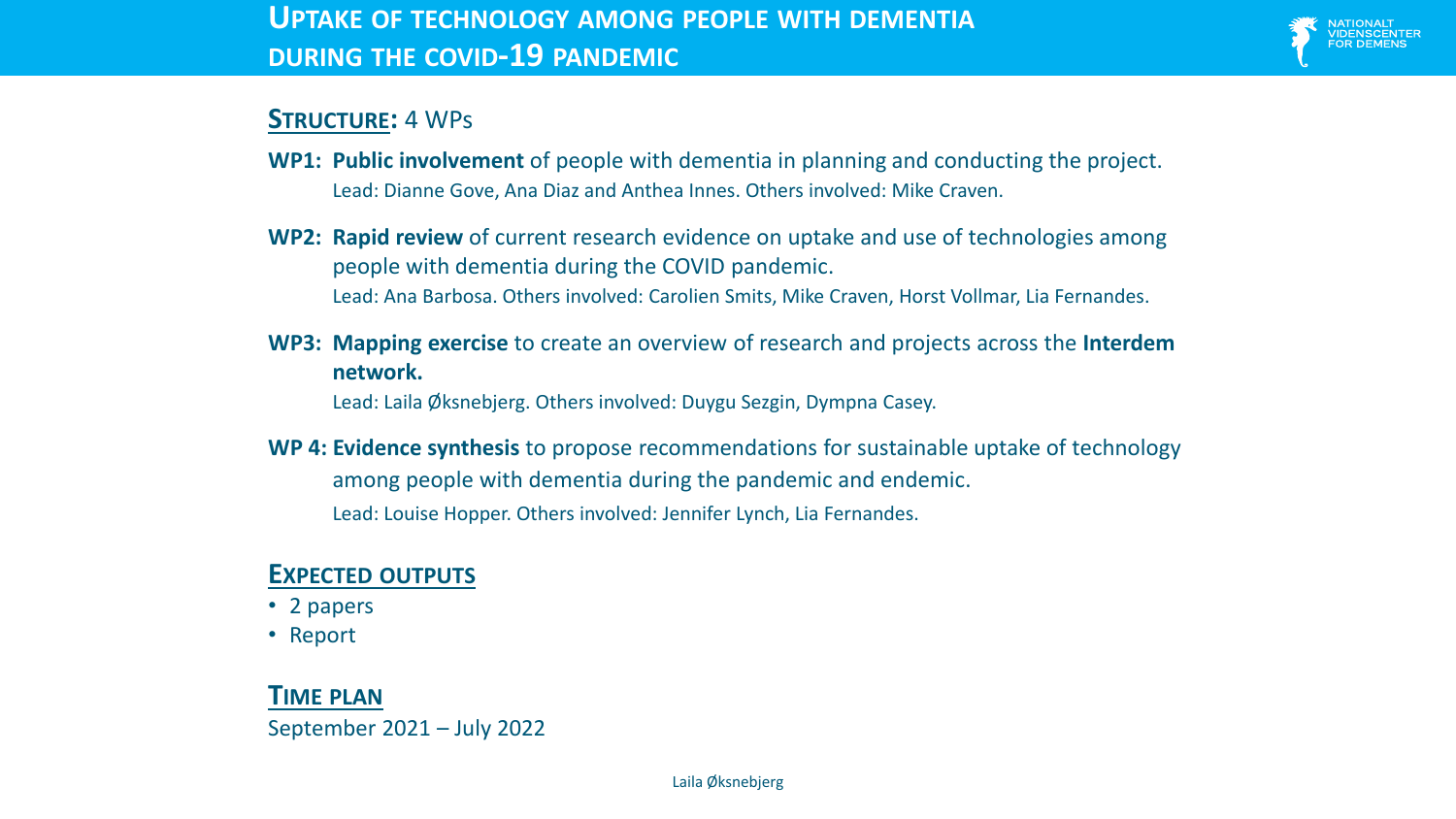

### **JAN**

 $Home \sim$ Projects v Agenda Teams v

Contact



<https://www.jainprojects.com/> <https://www.linkedin.com/company/jainprojects/?originalSubdomain=nl>